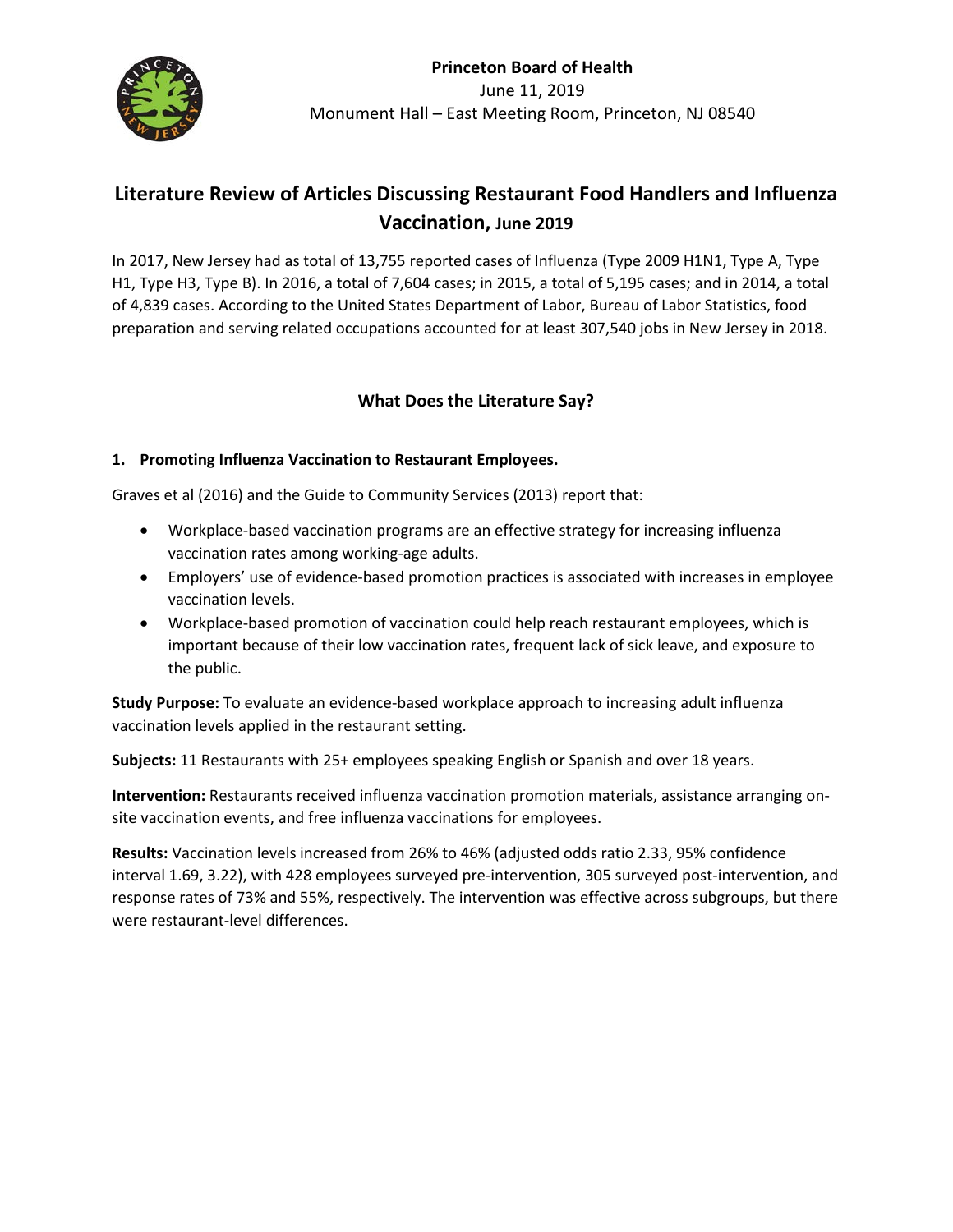

### **2. Feasibility of Workplace Health Promotion for Restaurant Workers**

Allen et al (2015) notes that:

- The restaurant industry employs a large population of workers who earn low wages and have no health benefits. Restaurants are the second-largest private-sector employer in the United States, employing more than 13.5 million people.
- Only 14% of restaurant workers have employer-provided health insurance, making restaurant workers difficult to reach through traditional health care interventions
- Restaurant workers are at greater risk for influenza

**Study Purpose:** Identify barriers and facilitators to promotion of influenza vaccination in restaurants

**Subjects:** Seventy people from the restaurant industry

**Results:** 

- Participants said restaurants frequently require people to work when sick
- Owners said workers often won't mention when they're sick because they can't afford to miss work and that staffing shortages resulted in their inability to let workers stay home.
- Vaccination Barriers:
	- o Owners' and English-speaking workers' belief that influenza vaccinations cause illness
	- o Belief that vaccinations should be optional rather than mandatory
	- o Belief that influenza vaccination is not necessary for young, healthy restaurant workers,
	- o Belief that getting influenza is inevitable when working with the public.
	- o For Spanish-speaking workers, the biggest barrier was being too busy working to get a vaccination
- Vaccination Facilitators:
	- o The convenience of free, on-site influenza vaccination was the single most important facilitator to increasing vaccinations among restaurant workers.
	- o Overall, owners were positive about offering vaccinations and saw it as a benefit that both workers and customers would appreciate.
	- o Spanish-speakers generally thought of influenza as more serious than English-speakers
- Because myths about influenza vaccination (e.g. Causes sickness, only for the elderly) are common among English-speakers, providing on-site educational materials is crucial.
- Owners support influenza vaccinations because it could reduce absences and prevent staffing shortages.
- Health promotion interventions in restaurants should facilitate communication by providing materials and information in the native languages of all workers and by increasing owner awareness of worker perceptions.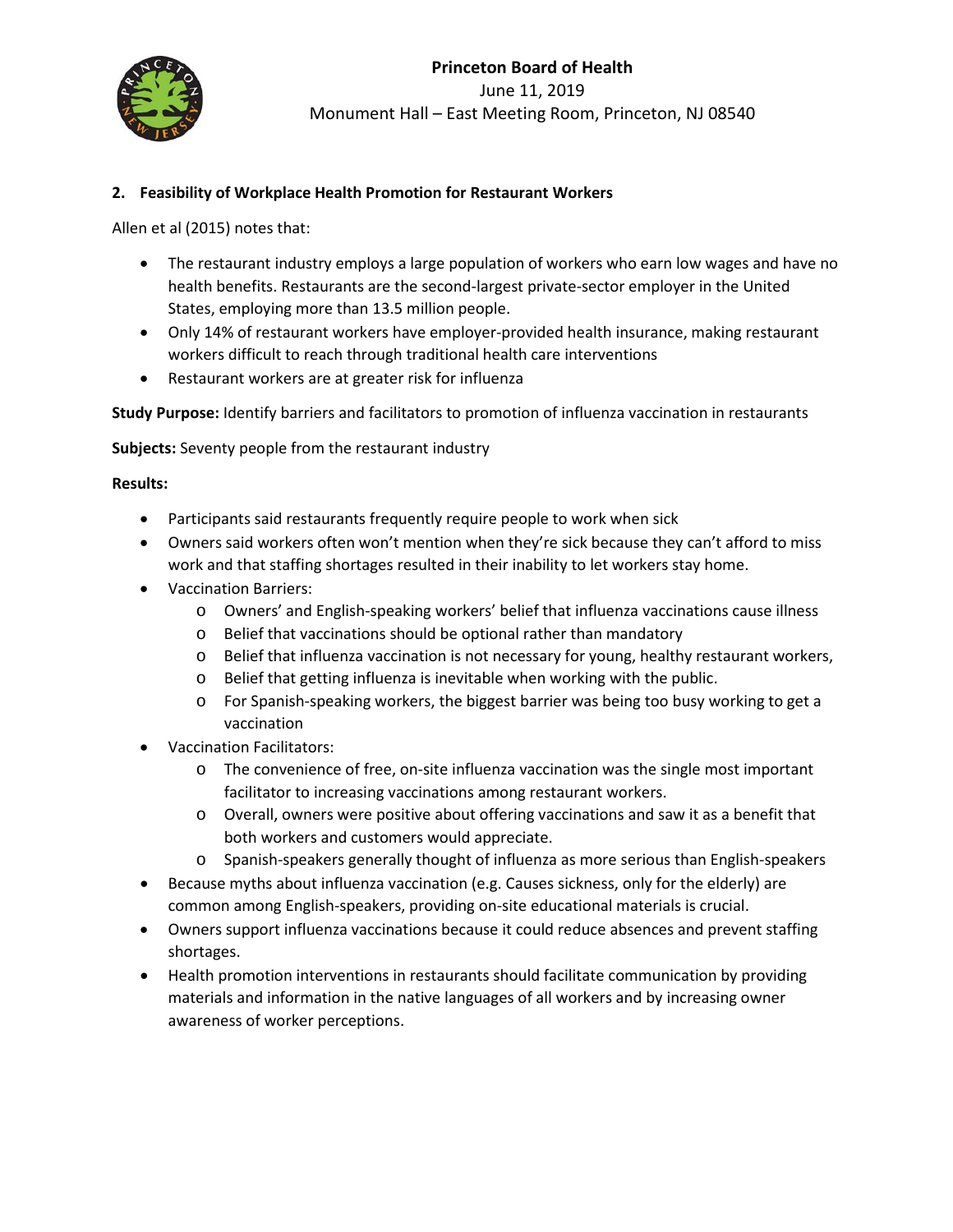

#### **3. Influenza Vaccination Status and Attitudes Among Restaurant Employees.**

Parrish et al (2015) reports that:

- Seasonal influenza is a serious disease in the United States.
- From 1976 to 2007, annual mortality from seasonal influenza ranged from 3,000 to 49,000 per year.
- The total economic burden imposed by influenza, including lost earnings, is estimated at \$87.1 billion annually
- Low vaccination rates may be due to prevalent beliefs that the seasonal influenza vaccine is not relevant for young healthy adults, is not effective and may have serious side effects (including actually infecting recipients with influenza)
- In 2009, more than 130 million Americans were food-service patrons each day. Increased vaccination rates among restaurant employees could protect millions of employees and patrons from influenza.

**Purpose of Study**: Assess influenza vaccination rates and attitudes among Seattle restaurant employees, to identify factors that could enhance the success of a restaurant-based vaccination program

**Subjects:** Seattle restaurant employees

**Results:** 428 completed surveys; response rate of 74%

- Attitudes toward influenza vaccination were categorized into 6 categories:
	- o Relevance, effectiveness, side effects, convenience, cost, and norms
- Employees in Seattle have low vaccination rates against seasonal influenza
- Attitudes towards vaccination were more positive than expected, with previously vaccinated participants, and Hispanics reporting more positive attitudes than non-Hispanic whites
- Increasing influenza vaccination rates among restaurant employees could protect a substantial portion of the US workforce, and the public, from influenza.

#### **4. Managerial Practices regarding Workers Working while Ill.**

According to Norton et al (2015), surveillance data indicate that:

- Handling of food by an ill worker is a cause of almost half of all restaurant-related food-borne outbreaks
- Centers for Disease Control and Prevention (CDC) estimate one in six people become ill with foodborne illness annually, and 3,000 die.
- Other CDC data reveal that 68% of foodborne illness outbreaks are associated with food prepared in a restaurant or deli.
- Additionally, handling of food by an infected person or carrier of pathogens (i.e. an ill worker) is a contributing factor in 46% of restaurant-related outbreaks.